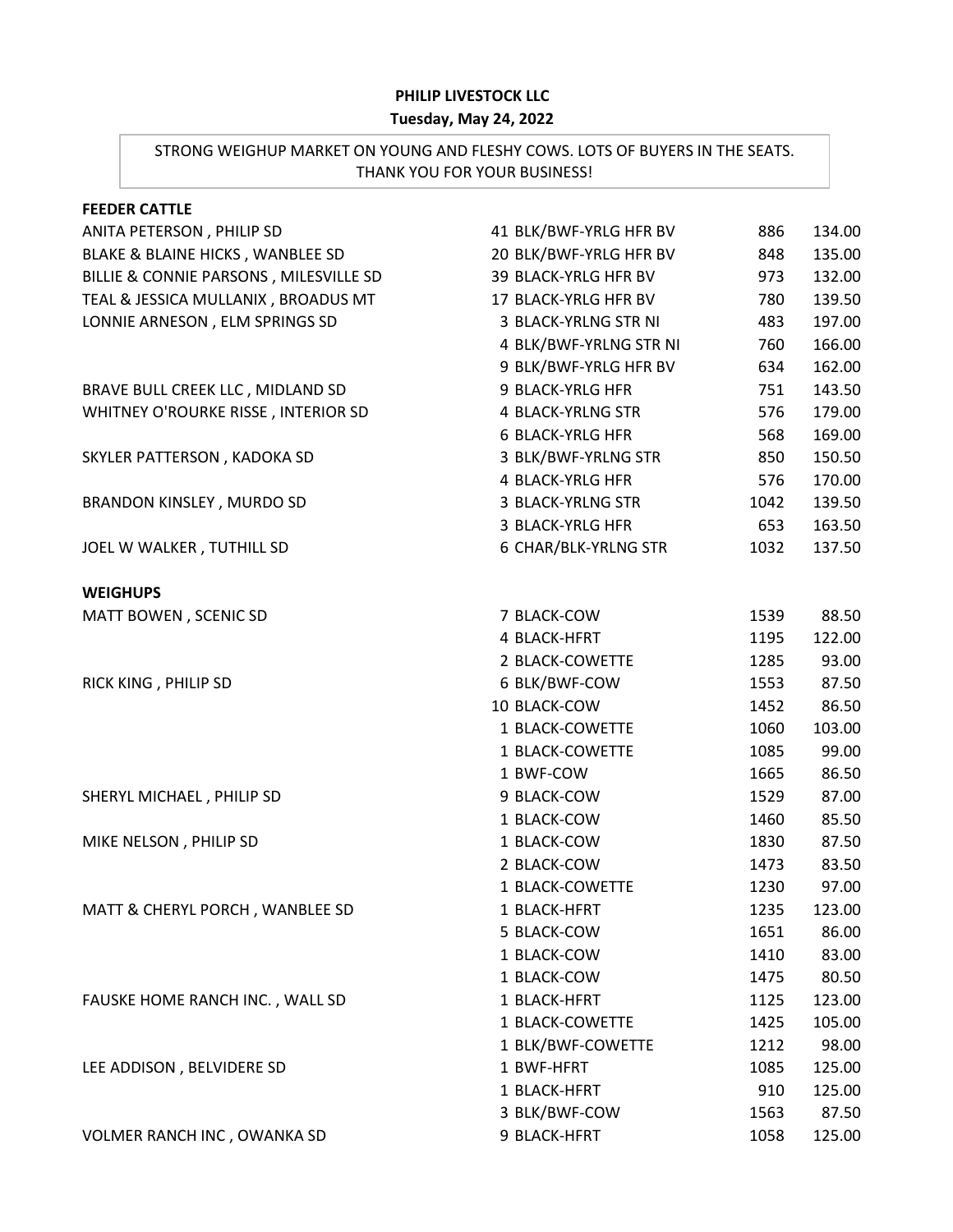| STEVE & PAMELA CLEMENTS, PHILIP SD        | 8 BLACK-HFRT        | 1121 | 125.00 |
|-------------------------------------------|---------------------|------|--------|
| MONTY WILLIAMS, BOX ELDER SD              | 7 BLACK-HFRT        | 1245 | 123.50 |
| JIM STRATMAN, BOX ELDER SD                | 3 BLACK-HFRT        | 1207 | 119.00 |
| CODY BAKER, NEW UNDERWOOD SD              | 1 BLACK-HFRT        | 920  | 125.00 |
| HEATH FREEMAN, OWANKA SD                  | 3 BLACK-HFRT        | 1165 | 121.00 |
| JOE BAKER, NEW UNDERWOOD SD               | 1 BLACK-HFRT        | 950  | 122.00 |
| DAVID E SCOTT, OWANKA SD                  | 1 BLACK-HFRT        | 1140 | 122.00 |
| TIM & DENISE NELSON, MIDLAND SD           | 1 BLACK-HFRT        | 1090 | 126.00 |
|                                           | 1 BLACK-COW         | 1505 | 83.50  |
| CAMMACK CATTLE LLC, ENNING SD             | 1 BLACK-HFRT        | 985  | 124.00 |
| BRYER & BARRY JONES, MIDLAND SD           | 1 BLACK-COW         | 1540 | 85.50  |
| BILL KOPP, BOX ELDER SD                   | 1 BLACK-COW         | 1610 | 85.00  |
| PHIL CARLEY, MILESVILLE SD                | 4 BLK/BWF-COW       | 1388 | 85.00  |
|                                           | 1 BLACK-COW         | 1440 | 85.00  |
| RYAN CAMMACK, UNION CENTER SD             | 1 BLACK-COW         | 1510 | 87.00  |
| GARY CAMMACK, UNION CENTER SD             | 3 BLK/BWF-COW       | 1382 | 85.50  |
| REED CAMMACK, UNION CENTER SD             | 2 BLACK-COW         | 1513 | 84.50  |
| JOE & LARAE CARLEY, PHILIP SD             | 2 BLACK-HFRT        | 1195 | 121.00 |
|                                           | 1 BLACK-COW         | 1445 | 81.50  |
|                                           | 1 BLACK-COW         | 1305 | 81.00  |
| <b>CONSIGNMENT FROM SD</b>                | <b>6 BLACK-HFRT</b> | 1145 | 120.00 |
| TODD O'CONNOR, PHILIP SD                  | 5 BWF-COW           | 1572 | 87.00  |
|                                           | 5 RED-COW           | 1467 | 85.50  |
|                                           | 1 RED-COW           | 1640 | 81.00  |
|                                           | 3 RED-COW           | 1393 | 81.00  |
|                                           | 1 RWF-HFRT          | 885  | 115.00 |
|                                           | 1 RWF-COWETTE       | 1010 | 99.00  |
| WAYNE & MARCIA HUETHER, INTERIOR SD       | 4 RED-COW           | 1476 | 85.00  |
| ROSETH BROTHERS, MIDLAND SD               | 1 BWF-COW           | 1535 | 85.00  |
| ED & CAROL FERGUSON, NORRIS SD            | 1 BLACK-COW         | 1425 | 84.50  |
| CHARLES & JANICE M CARLBOM FM, INTERIOR S | 1 BLACK-COW         | 1380 | 86.00  |
| DAVID E SCOTT, OWANKA SD                  | 1 BLACK-COW         |      | 87.00  |
|                                           |                     | 1365 |        |
| DUANE PAPOUSEK, QUINN SD                  | 1 BLACK-COWETTE     | 1070 | 103.00 |
| MIKE VAUGHN EST, KYLE SD                  | 1 BLACK-COW         | 1350 | 86.00  |
| JERRY C MADER, NEW UNDERWOOD SD           | 1 BLACK-HFRT        | 1160 | 119.00 |
|                                           | 1 BLACK-COW         | 1550 | 86.00  |
|                                           | 4 BLK/BWF-COW       | 1469 | 86.50  |
|                                           | 2 BLACK-COWETTE     | 1273 | 90.00  |
|                                           | 2 BLK/BWF-COW       | 1468 | 84.00  |
| MATT VANDERMAY, LONG VALLEY SD            | 1 BLACK-HFRT        | 1155 | 123.00 |
|                                           | 3 BLACK-COW         | 1512 | 85.50  |
| TY KENNEDY, PHILIP SD                     | 4 BLACK-COWETTE     | 1139 | 98.00  |
|                                           | 4 BLACK-COW         | 1335 | 82.50  |
| ROCKY WILLIAMS, PHILIP SD                 | 1 BLACK-COWETTE     | 1025 | 90.00  |
| HOWARD & DELORES KNUPPE, NEW UND. SD      | 2 BLACK-COWETTE     | 1100 | 106.00 |
|                                           | 1 BLACK-COW         | 1645 | 86.00  |
|                                           | 1 BLACK-COW         | 1280 | 83.00  |